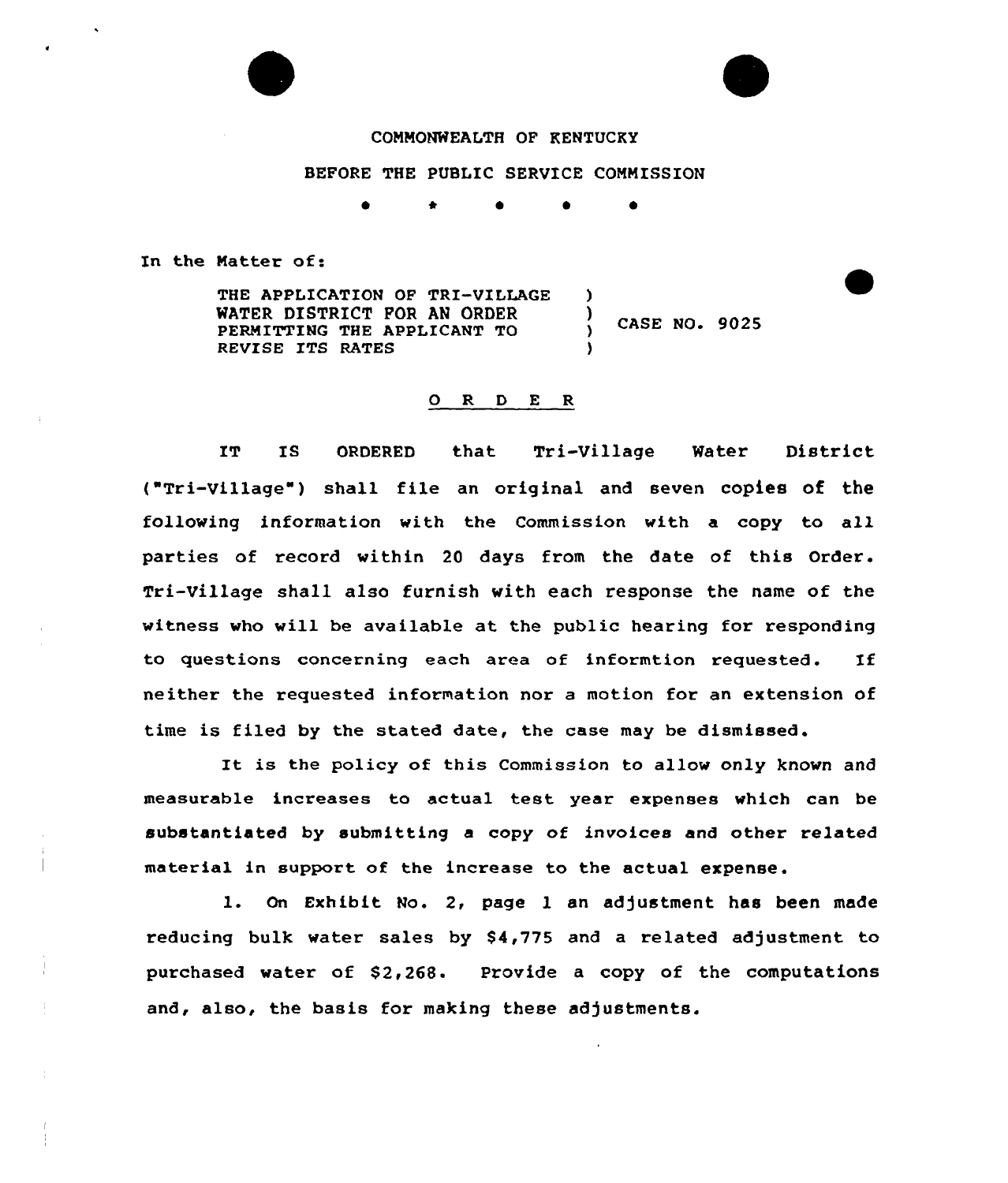2. The 1983 Annual Report of Tri-Village has an attachment following page 12 which shows line losses of 10,062,800 gallons in addition to the 8,601,334 gallons reported as line loss and other unaccounted for water on page 12, line 12. Did Tri-Village receive payment for any of this water? If so, what account was credited?

3. Provide a copy of the invoices for the following test year expenses: (Limited to invoices of 8100 and over)

> Maintenance of Mains \$24,400. (Also, provide<br>a detailed analysis of the pro forma detailed analysis of the pro adjustment of \$5,000 related to storage tank repair and maintenance.)

Office Supplies and other Expenses \$5,139.

outside Services Employed 82,960.

Transportation Expenses \$6,069.

4. In making a comparative analysis of customer accounts expenses for the calendar years 1982-1983, the Commission finds that meter reading labor has increased 26.3 percent, and accounting and collecting labor 36.5 percent. Please account for these increases.

5. Provide a copy of all invoices pertaining to insurance expense for the test period of  $$1,028$ . The invoice should state the type of coverage and the period of the policy.

6. Provide <sup>a</sup> detailed analysis including all assumptions made regarding the pro forma adjustment related to back hoe expenses of Sll,797, annually.

7. Provide a depreciation schedule related to depreciation expense of 821,748.

 $-2-$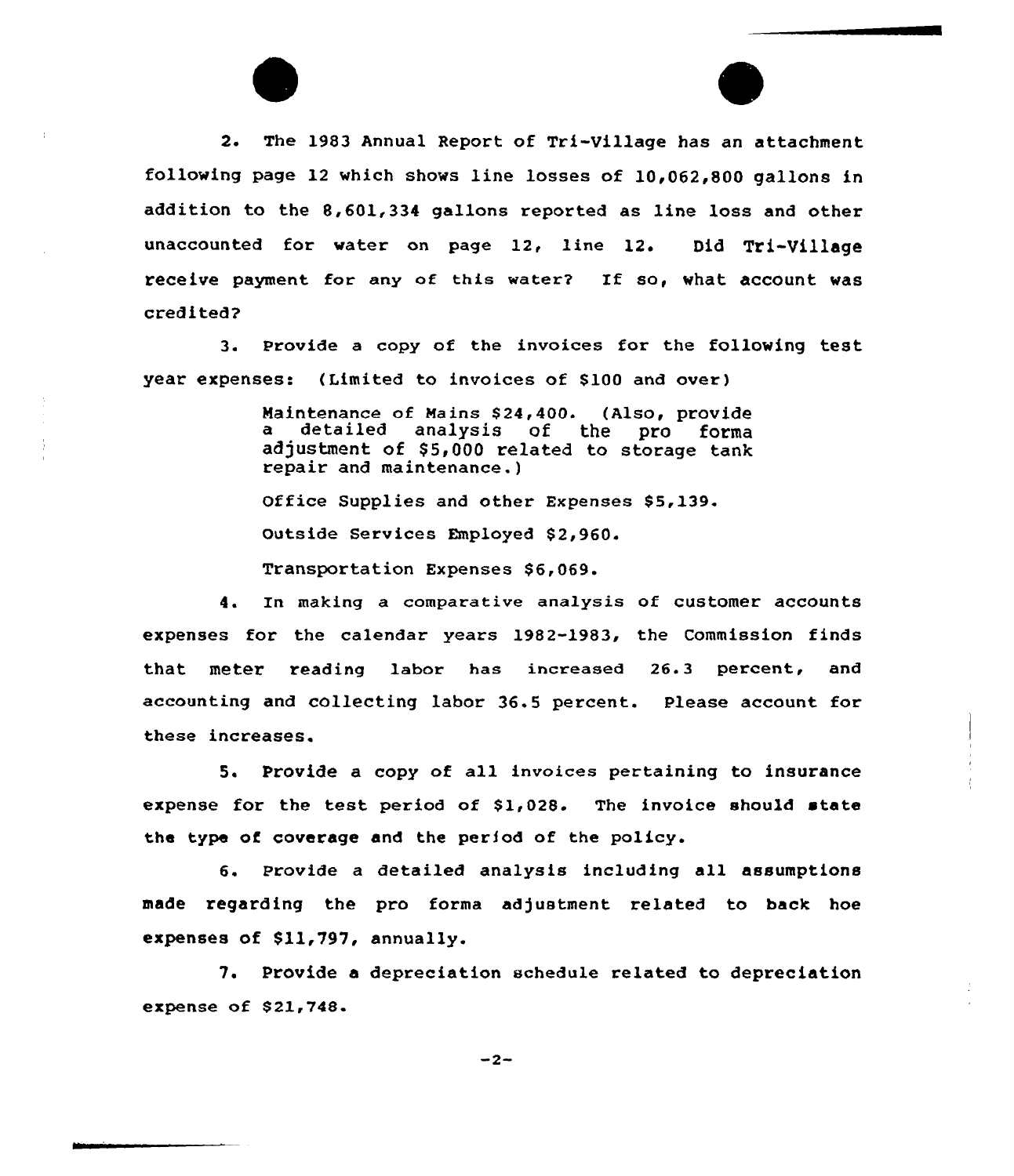8. Provide the following information concerning the pro forma rate case expense adjustment of  $$2,300$ :

a. Name and title of person receiving fee related to legal, accounting, engineering and administrative labor.

b. Hourly rate in each instance.

c. Provide <sup>a</sup> detailed analysis of each fee showing the estimated time to be spent, the specific hours spent to date, each duty performed and the charge for each segment of the service related to the rate application.

9. Exhibit 2, page 1, shows payroll taxes of \$2,949, and the annual report for 1983, page 12, shows the following analysis of other taxes:

| Payroll Taxes | \$1,498.45 |
|---------------|------------|
| Sales Taxes   | \$1,450.85 |

Is the amount shown as sales taxes also included in operating revenues for the test period? If so, what type of water sales did Tri-Village include a charge for sales taxes?

10. Provide a breakdown of the costs included in the ac<mark>counts Employ</mark>ee Pensions and Benefits of \$1,542 <mark>a</mark>nd Miscellaneous General Expenses of \$2,176.

ll. Provide the following information relative to interest expense on long term debt of \$15,015, and adjusted interest expense on notes payable of  $$6,420:$ 

a. Provide an amortization schedule concerning 1ong term debt of \$331,000 which shows the annual principal and interest requirements through the period of the loan.

 $-3-$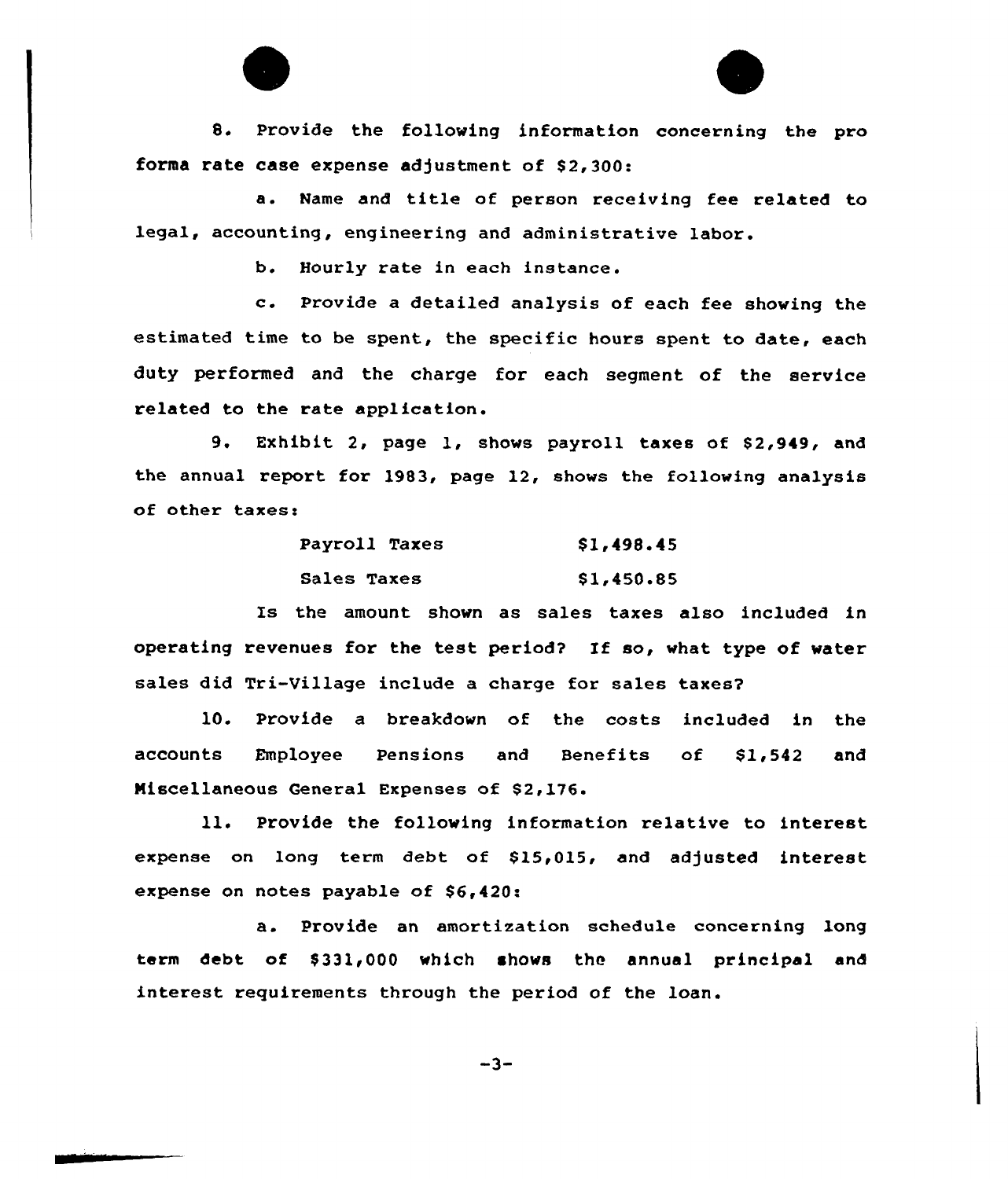b. Provide a copy of each note concerning notes payable of \$53,000 which shows the interest rate, period of the note and the purpose or use of the proceeds for each note.

12. On Exhibit 3, page 1, Paid in Capital of  $$53,551.56$  is included in the computation of capitalization. provide the source of these funds and where these funds are accounted for on the test period balance sheet.

13. Tri-Village's present rate schedule consists of four separate rate schedules. Please explain the difference in the service provided to the different customer classes. Also, explain the basis for assigning customers to the various classes etc'h

14. No rate is shown for tank sales. Please explain the type of facilities provided for the furnishing of tank sales service (coin operated, etc.) and provide the rate charged

15. Provide a billing analysis prepared according to the instructions in Attachment 1 for both the present and proposed rates. This is necessary in order that the revenue from present and proposed rates may be determined.

16. Are any special charges such as tap-on fees, reconnection fees, customer requested meter test fees, etc., proposed to be established or increased? If so, provide cost justification for each. If no increase is proposed, please state whether present special charges, if any, are compensatory.

17. Are any meters larger than 5/8-inch <sup>X</sup> 3/4-inch presently in use? If so, please provide <sup>a</sup> list showing meter sizes, the number of customers served through each meter size and

 $-4-$